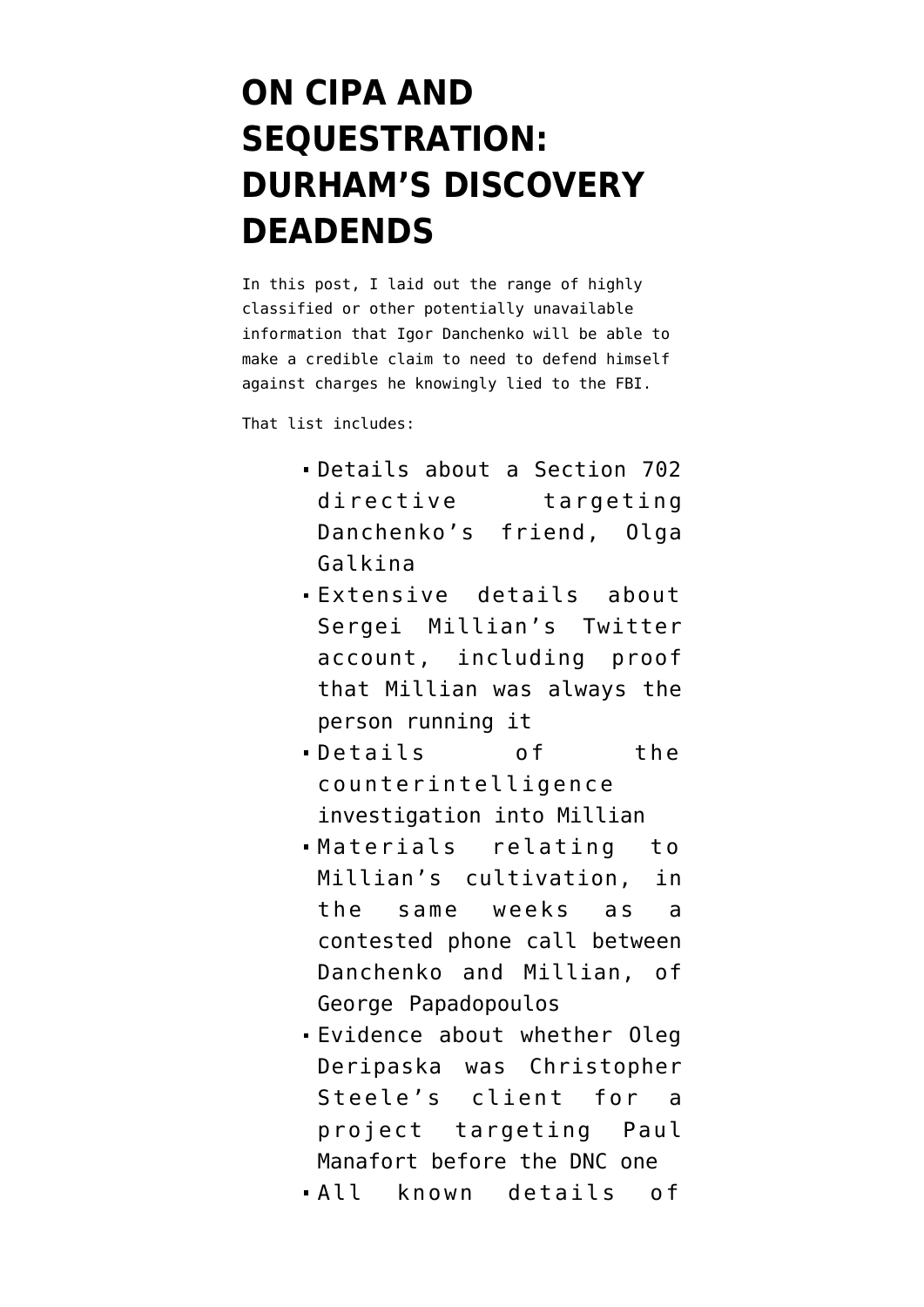Deripaska's role in injecting disinformation into the dossier, up through current day

- Details of all communications between Deripaska and Millian
- Details of the counterintelligence investigation into Carter Page
- Both the FISA applications targeting Page and the underlying discussions about them
- FISA-obtained collection that is helpful and material to Danchenko's defense, including all substantive collection incriminating Page obtained before Danchenko's January interviews, and all intelligence relating to the specific alleged lies in the indictment
- Materials relating to FBI's attempt to corroborate the dossier, including materials from Page's FISA collection that either corroborated or undermined it

As I noted, I know of no prior case where a defendant has had notice of two separate FISA orders as well as a sensitive ongoing counterintelligence investigation and a credible claim to need that information to mount a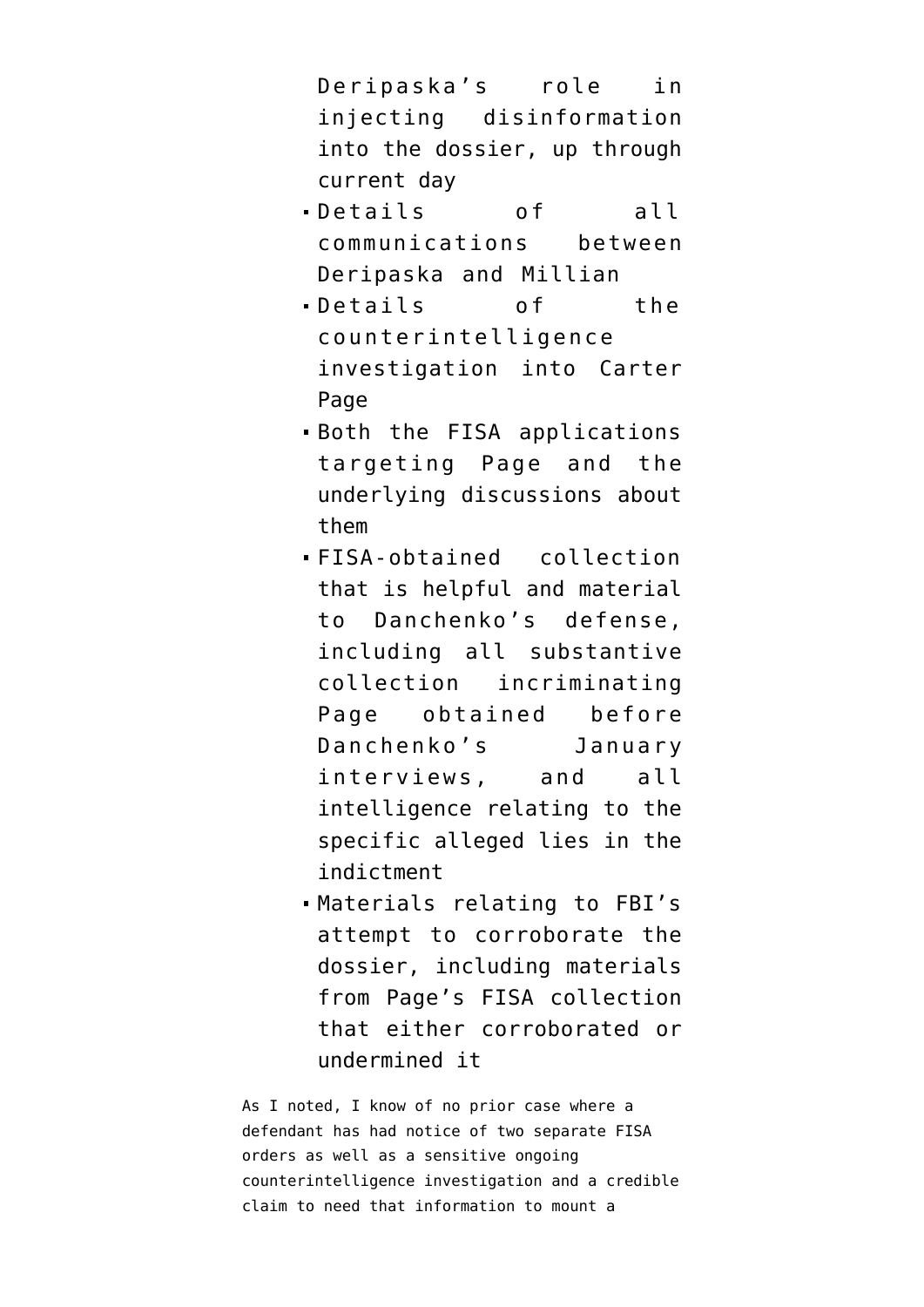defense. Durham has committed to potentially impossible discovery obligations, all to prosecute five (or maybe two) lies that aren't even alleged to have willingly obstructed an investigation. For reasons I lay out below, Durham may not, legally, be able to do that.

To be quite clear: that Danchenko can make a credible claim to need this stuff doesn't mean he'll get it, much less be permitted to present it at trial. But, particularly given that the two FISA orders and the counterintelligence investigations have all been acknowledged, DOJ can't simply pretend they don't have the evidence. For perhaps the first time ever, DOJ doesn't get to decide whether to rely on FISA information at trial, because the indictment was written to give the defense good cause to demand it.

Still, much of this stuff will be dealt with via the [Classified Information Proecdures Act,](https://www.justice.gov/archives/jm/criminal-resource-manual-2054-synopsis-classified-information-procedures-act-cipa) CIPA. CIPA is a process that purports to give the government a way to try prosecutions involving classified information, balancing discovery obligations to a defendant with the government's need to protect classified information. (Here's [another description](https://www.lawfareblog.com/classified-information-procedures-act-what-it-means-and-how-its-applied) of how it works.)

Effectively, Danchenko will come up with a list similar to the one above of classified information he believes exists that he needs to have to mount a defense. The government will likewise identify classified information that it believes Danchenko is entitled to under discovery rules. And then the judge — Anthony Trenga, in this case — decides what is material and helpful to Danchenko's defense. Then the government has the ability to "substitute" language for anything too classified to publicly release, some of it before ever sharing with the defendant, the rest after a hearing including the defense attorneys about what an adequate substitution is.

Here's a [fragment of an exhibit](https://www.documentcloud.org/documents/6797419-Exhibit-809-Notebook-3) from the Joshua Schulte case that shows the end product of the CIPA process: The CIA was able to replace the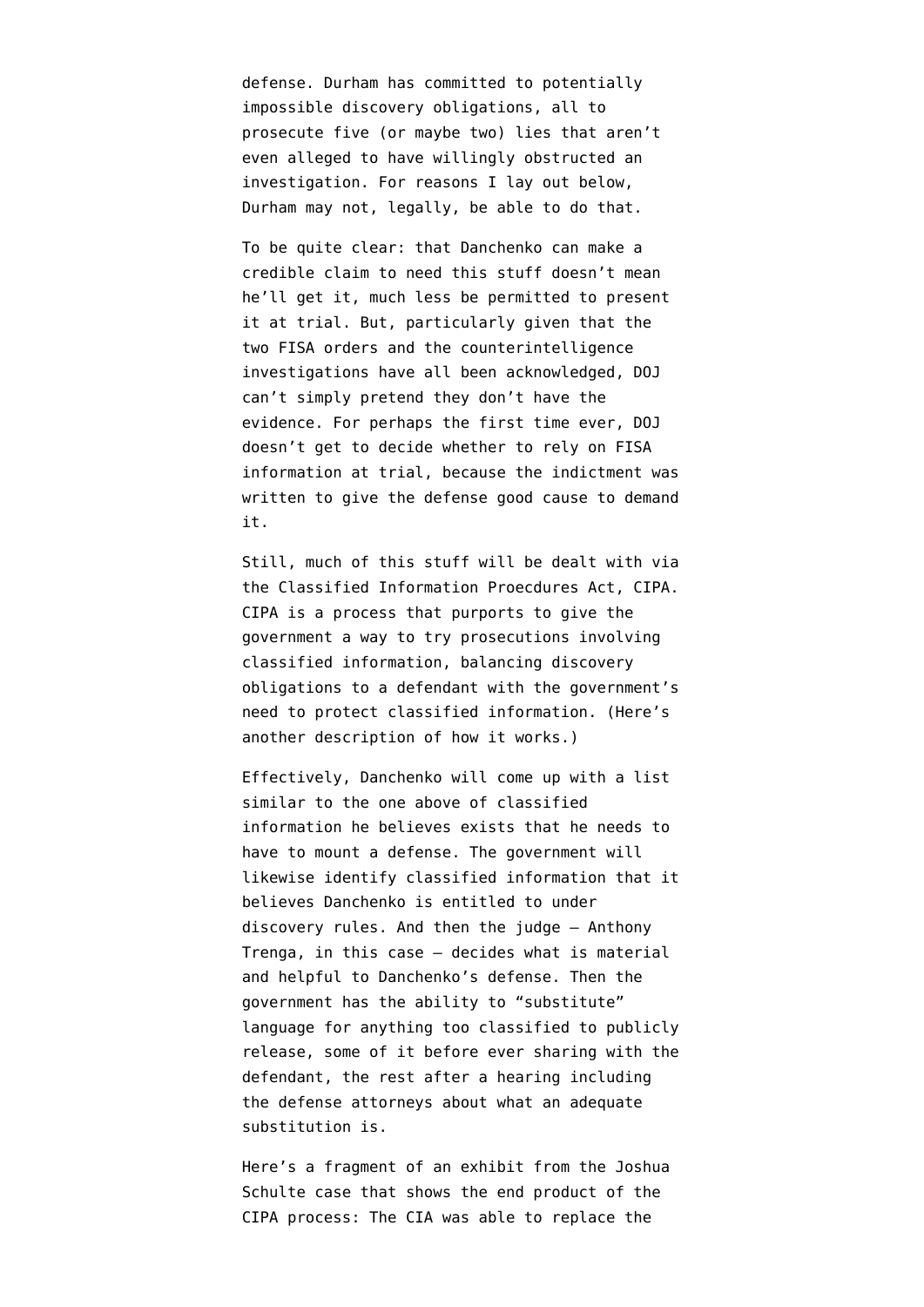name of a vendor the CIA used (presumably as a cover) with the generic word, "vendor," thereby preventing others from definitively attributing the cover with the CIA. It replaced the description of those who would use the hacking tool with "operators." Elsewhere, the same exhibit replaced the name of one of Schulte's colleagues. It redacted several other words entirely.



Here are some more exhibits — [CIA Reports](https://sgp.fas.org/jud/sterling/govt-exh-399.pdf) [submitted](https://sgp.fas.org/jud/sterling/govt-exh-399.pdf) at the Jeffrey Sterling trial — that show the outcome of the CIPA process.

On top of the fact that CIPA adds a way for the government to impose new roadblocks on discovery (and discovery only begins after a defendants' attorneys are cleared), it can end up postponing the time when the defendant actually gets the evidence he will use at trial. So it generally sucks for defendants.

But the process is also onerous for the prosecutor. Basically, the prosecutor has to work with classification authorities from the agency or agencies that own particular classified information and cajole them to release enough information to get past the CIPA review. In [my earlier post,](https://www.emptywheel.net/2021/11/15/john-durham-destroying-the-purported-victims-to-save-them/) I described that Patrick Fitzgerald had to do this with the Presidential Daily Briefs, and it took him several attempts before he had declassified enough information to satisfy Judge Reggie Walton that it provided Scooter Libby with the means to make his defense. If the agency involved in the CIPA process hasn't totally bought off on the importance of the prosecution, they're going to make the process harder. Often,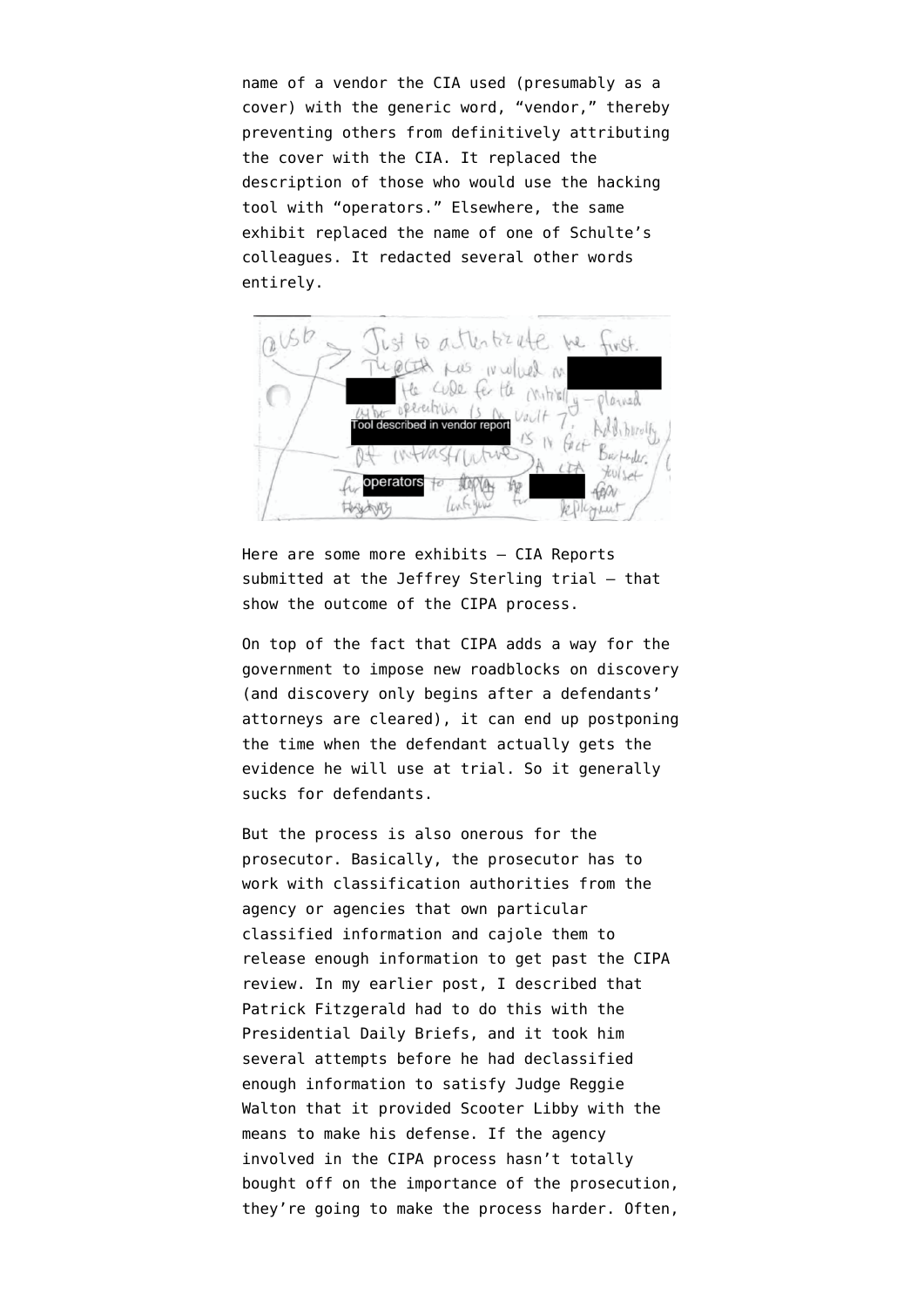the incentive for agencies to cooperate stems from the fact that the defendant is accused of leaking secrets that the agency in question wants to avenge.

Because the process is so onerous, DOJ works especially hard to get defendants to plead before the CIPA process, and often because the defendant is facing the kind of stiff sentence that comes with Espionage charges, CIPA makes it more likely they'll plead short of trial.

Those two details already make Danchenko's trial different from most CIPA cases. That's true, first of all, because *Danchenko never had any agency secrets*, and prosecutors will be forced to persuade multiple agencies (at least the FBI and NSA, and possibly CIA and Treasury) to give a Russian national secrets even though his prosecution will set no example against leaking for the agencies. Indeed, the example Danchenko will be setting, instead, is that the FBI doesn't honor its commitments to keep informant identities safe. Additionally, there's little reason for Danchenko to plead guilty, as the punishment on five [18 USC 1001](https://www.law.cornell.edu/uscode/text/18/1001) charges would not be much different than one charge (remember, Kevin Clinesmith got probation for his 18 USC 1001 conviction), and Danchenko would still face deportation after he served any sentence, where he's likely to face far greater retaliation than anything US prisons would pose. That will influence the CIPA process, too, as a successful prosecution would likely result in the Russian government coercing access to whatever secrets that intelligence agencies disclose to Danchenko during the prosecution.

CIPA always skews incentives, but this case skews incentives differently than other CIPA cases.

Add in that Judge Trenga, the judge in this case, has been pondering CIPA issues of late in the case of Bijan Kian, Mike Flynn's former partner, who was prosecuted on Foreign Agent charges. Trenga was [long unhappy](https://mobile.twitter.com/joshgerstein/status/1144948571906695169) with the way DOJ charged Kian's case, and grew increasingly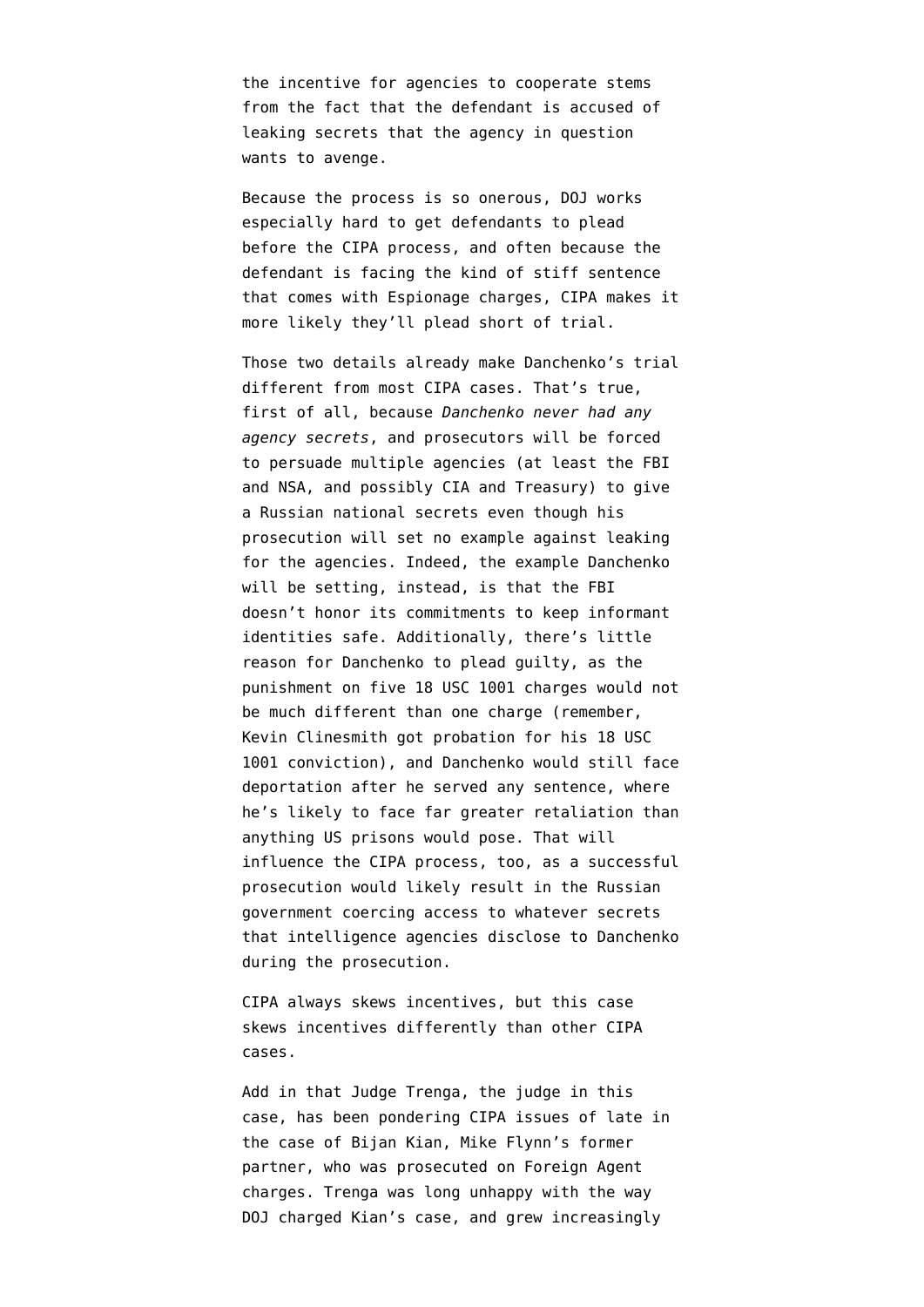perturbed with DOJ's attempts to salvage the case after Flynn reneged on his cooperation agreement. Trenga [overturned](https://www.politico.com/story/2019/09/25/judge-overturns-guilty-verdicts-bijan-rafiekian-1510719) the jury's guilty verdict, but was subsequently [reversed](https://www.yahoo.com/now/court-reinstates-guilty-verdicts-against-103039762.html) on that decision by the Fourth Circuit. Since then, Kian has been demanding two things: more access to classified materials underlying evidence he was given pursuant to the CIPA process right before trial showing previously undisclosed contacts between Flynn and Ekim Alptekin not involving Kian, and a new trial, [partly based on late and](https://storage.courtlistener.com/recap/gov.uscourts.vaed.400989/gov.uscourts.vaed.400989.387.0_2.pdf) [inadequate](https://storage.courtlistener.com/recap/gov.uscourts.vaed.400989/gov.uscourts.vaed.400989.387.0_2.pdf) disclosure of that CIPA information.

> Following a series of ex parte hearings regarding classified evidence pursuant to the Confidential Information Procedures Act ("CIPA"), the government, on the eve of trial, handed Rafiekian a one-sentence summary, later introduced as Defendant's Exhibit 66 ("DX66"), informing Rafiekian that the government was aware of classified evidence relating to interactions between Flynn and Alptekin that did not "refer[] to" Rafiekian. DX66.1 Following receipt of DX66, Rafiekian immediately sought access to the underlying information pursuant to CIPA because "[i]t goes right to the question of what happened and what he knew and what statements were made and who was making them," and "[i]f Mr. Rafiekian is convicted without his counsel having access to this exculpatory evidence, we believe it will go right to the heart of his due process and confrontation rights." Hr'g Tr. 31 (Jul. 12, 2019), ECF No. 309. The Court took the request under advisement, noting that it "underst[ood] the defense's concern and w[ould] continue to consider whether additional disclosure of information" would be necessary as the case developed. Id. at 32. At trial, the government used DX66 in its rebuttal argument in closing to show that Rafiekian participated in the alleged conspiracy—"even though the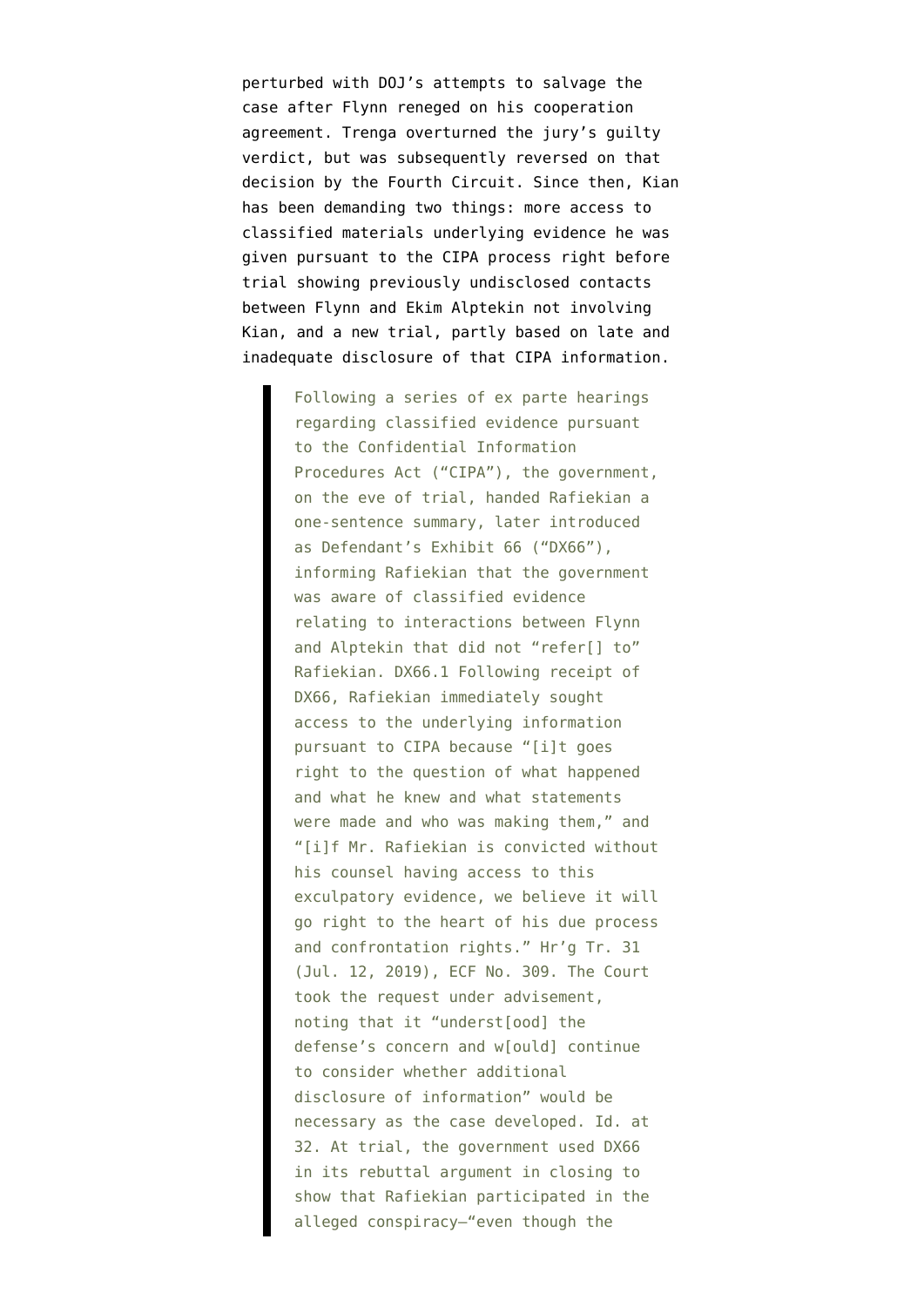information in that exhibit related solely to Flynn and explicitly excluded Rafiekian." Rafiekian, 2019 WL 4647254, at \*17.

1 DX66 provides in full: The United States is in possession of multiple, independent pieces of information relating to the Turkish government's efforts to influence United States policy on Turkey and Fethullah Gulen, including information relating to communications, interactions, and a relationship between Ekim Alptekin and Michael Flynn, and Ekim Alptekin's engagement of Michael Flynn because of Michael Flynn's relationship with an ongoing presidential campaign, without any reference to the defendant or FIG.

With regards to the first request, Trenga has [ruled](https://www.documentcloud.org/documents/21115092-211008-trenga-order-deny-cipa) that Kian can't have the underlying classified information, because (under CIPA's guidelines) the judge determined that, "the summary set forth in DX Exhibit 66 provides the Defendant with substantially the same ability to make his defense as would disclosure of the specific classified information." But his decision on the second issue is still pending and Trenga seems quite open to Kian's request for a new trial. So Danchenko and Durham begin this CIPA process years into Trenga's consideration about how CIPA affects due process in the Kian case. I don't otherwise expect Trenga to be all that sympathetic to Danchenko, but if Trenga grants Kian a new trial because of the way prosecutors gained an unfair advantage with the CIPA process (by delaying disclosure of a key fact), it will be a precedent for and hang over the CIPA process in the Danchenko case.

Then there are unique challenges Durham will face even finding everything he has to provide Danchenko under Brady. In the Michael Sussmann case, I've seen reason to believe Durham doesn't understand the full scope of where he needs to look to find evidence relevant to that case. But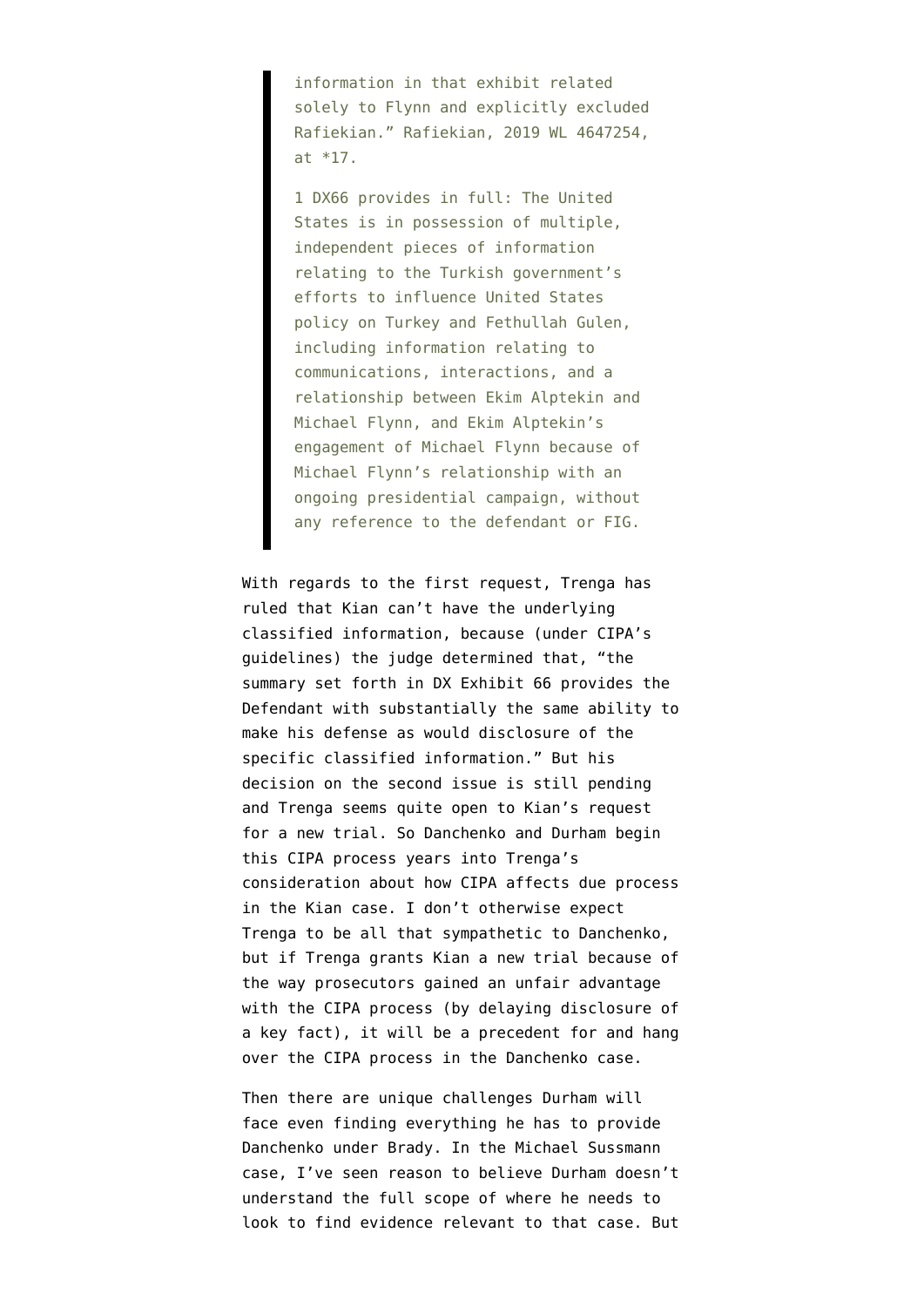given the centrality of investigative decisions in the Danchenko case — and so the Mueller investigation — to Durham's materiality claims, Durham will need to make sure he finds everything pertaining to Millian, Papadopoulos, and Kiliminik and Deripaska arising out of the Mueller case. In the case of Steve Calk, that [turned out to be more difficult](https://www.emptywheel.net/2020/08/12/a-newfound-obsession-with-manaforts-icloud-account/) than prosecutors initially imagined.

But all of these things — the multiple sensitive investigations relevant to Danchenko's defense, normal CIPA difficulties, unique CIPA difficulties, and the challenges of understanding the full scope of the Mueller investigation — exist on top of another potential problem: DOJ doesn't control access to some of the most important evidence in this case.

As [I noted in my earlier post](https://www.emptywheel.net/2021/11/15/john-durham-destroying-the-purported-victims-to-save-them/), there are multiple things FBI obtained by targeting Carter Page that Danchenko will be able to demand to defend himself against Durham's materiality claims. For example, FBI [obtained](https://www.documentcloud.org/documents/6842430-170629-Carter-Page-FISA-Application#document/p35/a560524) information under FISA that seems to undercut Page's claims that he didn't meet with Igor Diveykin, a claim Danchenko sourced to Olga Galkina, who is central to Durham's materiality claims.

(U) A. (SANR) Page **Meeting with Russian** Officials in July 2016. (U) XXXXXXX Although Page publicly, and in interviews with the FBI, has denied meeting with Sechin and Divyekin during his July 2016 trip to Moscow, FISA-Acquired Information Subject to Sequestration

If this information really does show that Page was lying about his activities in Russia, it would provide proof that after the initial FISA order, FBI had independent reason to target Page.

Similarly, FBI [believed](https://www.documentcloud.org/documents/6842430-170629-Carter-Page-FISA-Application#document/p37/a560526) that Page's explanation for how he destroyed the phone he was using in Fall 2016 was an excuse made up after he knew he was being investigated; that belief seems to be based, in part, on information obtained under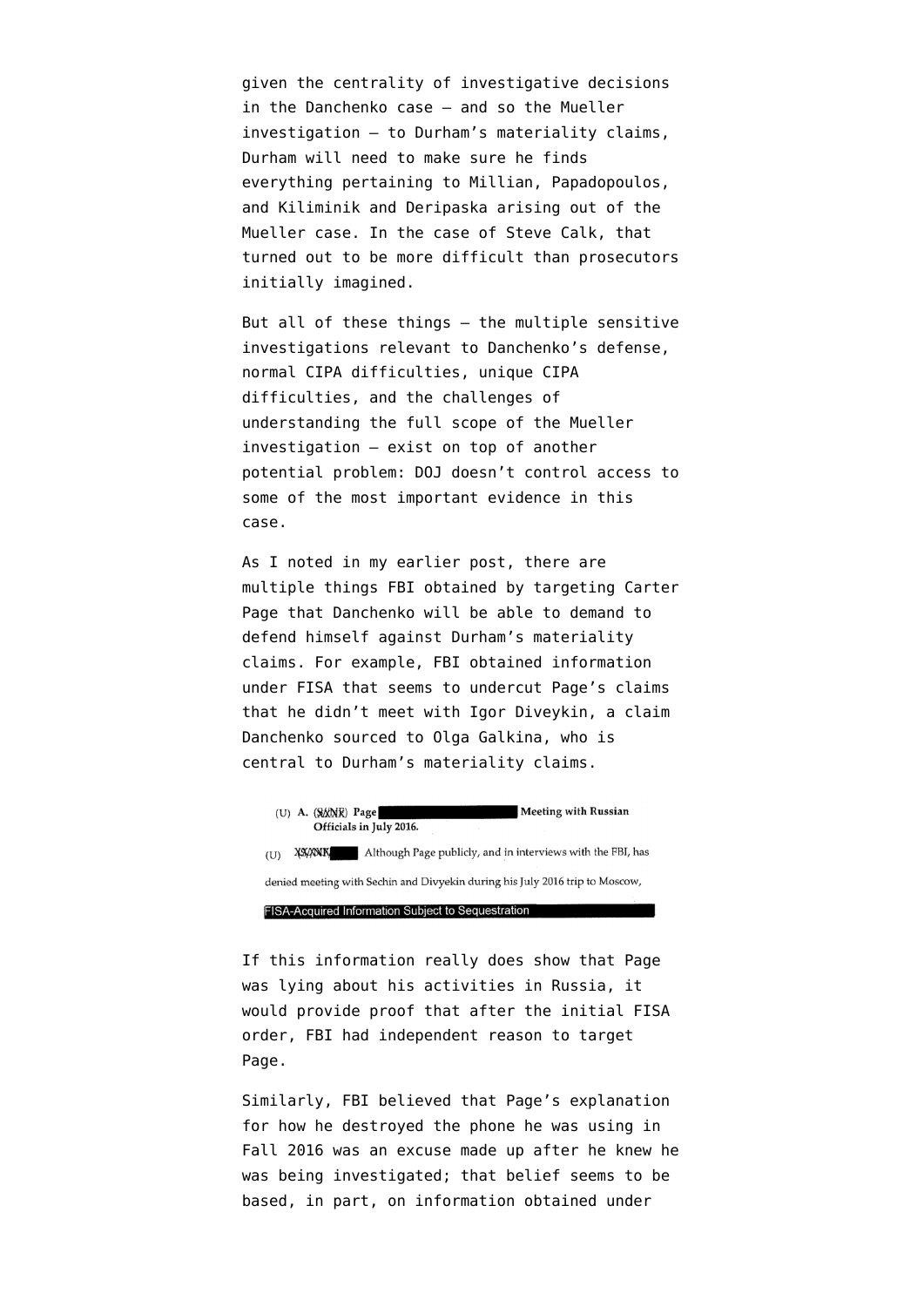## FISA.

Page said that he dropped his cell phone while crossing a street, but did not realize that he had dropped the cell phone until after it was run-over by a vehicle. The FBI finds this suspicious because this is around the same time that Page was being explicitly referenced in media reports as possibly being investigated for his ties to Russia. FISA-Acquired Information Subject to Sequestration

The FBI's suspicions about that broken phone seem to be related to their interest in collecting on an encrypted messaging app Page used, one of the two reasons why FBI sought reauthorization to target Page in June 2017. Danchenko will need this information to prove that the June 2017 reauthorization was driven entirely by a desire to get certain financial and encrypted communication evidence, and so could not have been affected by Danchenko's May and June 2017 interviews.

Information obtained from targeting Page under FISA will similarly be central to Danchenko's defense against Durham's claims that his alleged lies prevented FBI from vetting the dossier. That's because the [spreadsheet](https://www.documentcloud.org/documents/20396375-201013-steele-spreadsheet-1) that FBI used to vet the dossier repeatedly relied on FISAcollected information to confirm or rebut the dossier. Some of that [pertains](https://www.documentcloud.org/documents/20396375-201013-steele-spreadsheet-1#document/p13/a2002986) to whether Page met with Igor Diveykin, an allegation Danchenko sourced to Olga Galkina, making it central to his defense in this case.



Other FISA-collected material was [used to vet](https://www.documentcloud.org/documents/20396375-201013-steele-spreadsheet-1#document/p14/a2002987) [the Sergei Millian claim,](https://www.documentcloud.org/documents/20396375-201013-steele-spreadsheet-1#document/p14/a2002987) which Durham charged in four of five counts.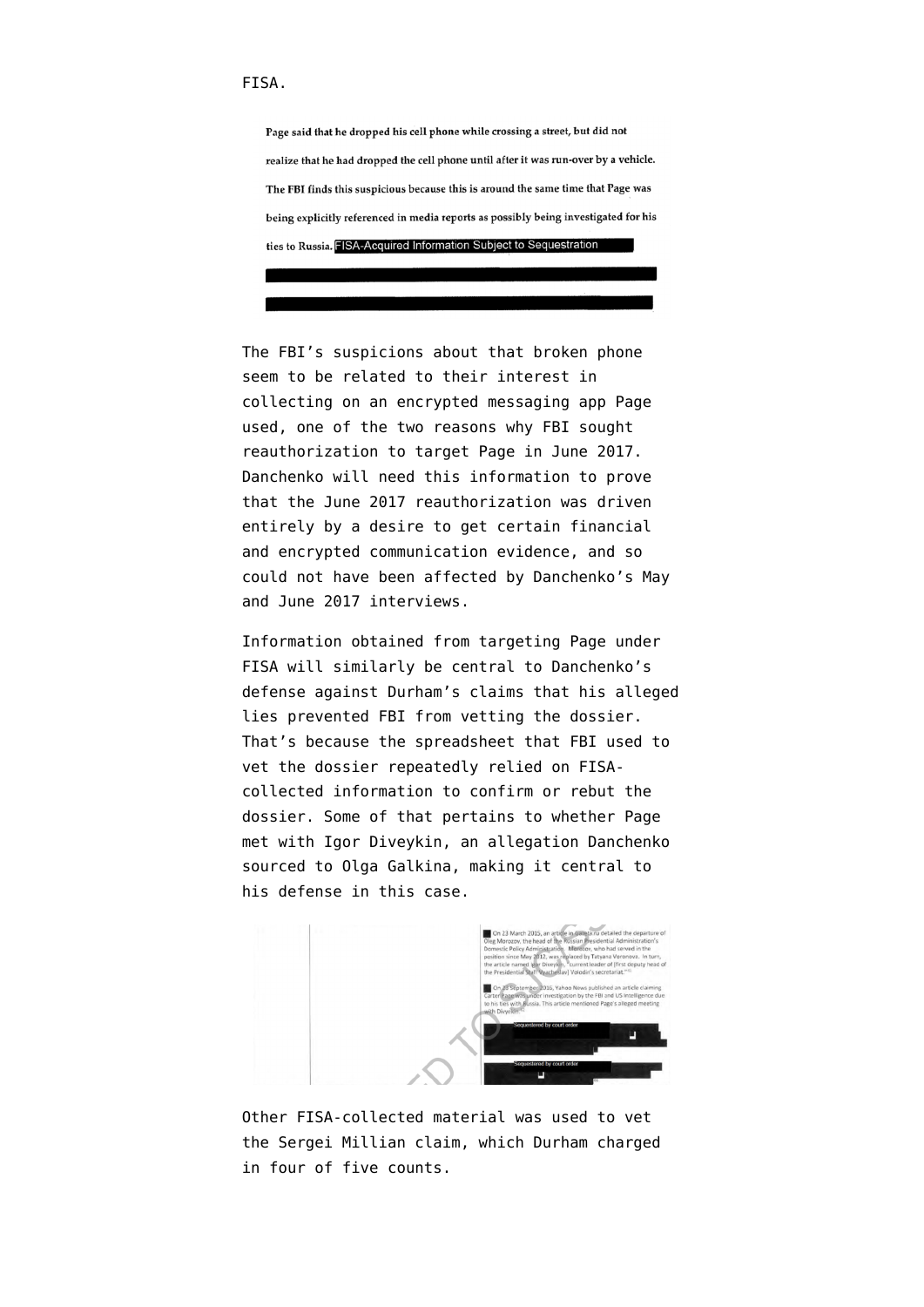

Some of this may not be exculpatory (though some of it clearly would be). But it is still central to the case against Danchenko.

The thing is, Durham may not be legally able to use this information in Danchenko's prosecution, and even if he is, it will further complicate the CIPA process.

Back on January 7, 2020, James Boasberg — acting in his role as the then-presiding FISA Judge [ordered](https://www.fisc.uscourts.gov/sites/default/files/FISC%20Declassifed%20Order%2016-1182%2017-52%2017-375%2017-679%20%20200123.pdf) that the FBI adopt limits on the use of any information obtained via the four Carter Page FISA orders. Such orders are one of the only tools that the FISA Court has to prohibit the use of information that the Executive collects but later determines did not comply with FISA (the government only retracted the probable cause claims for the third and fourth FISA orders targeting Page, but agreed to sequester all of it). A [subsequent government](https://www.fisc.uscourts.gov/sites/default/files/Notice%20of%20Potential%20Use%20or%20Disclosure%20November%203%202020.pdf) [filing](https://www.fisc.uscourts.gov/sites/default/files/Notice%20of%20Potential%20Use%20or%20Disclosure%20November%203%202020.pdf) belatedly obtaining permission to use material obtained via those FISA orders in conjunction with Carter Page's lawsuit laid out the terms of that sequester. It revealed that, according to a June 25, 2020 FISA order, the government can only legally use material obtained under those FISA orders for the following purposes:

- 1. Certain identified ongoing third-party litigation pursuant to the Freedom of Information Act (FOIA)
- 2. Ongoing and anticipated FOIA and civil litigation with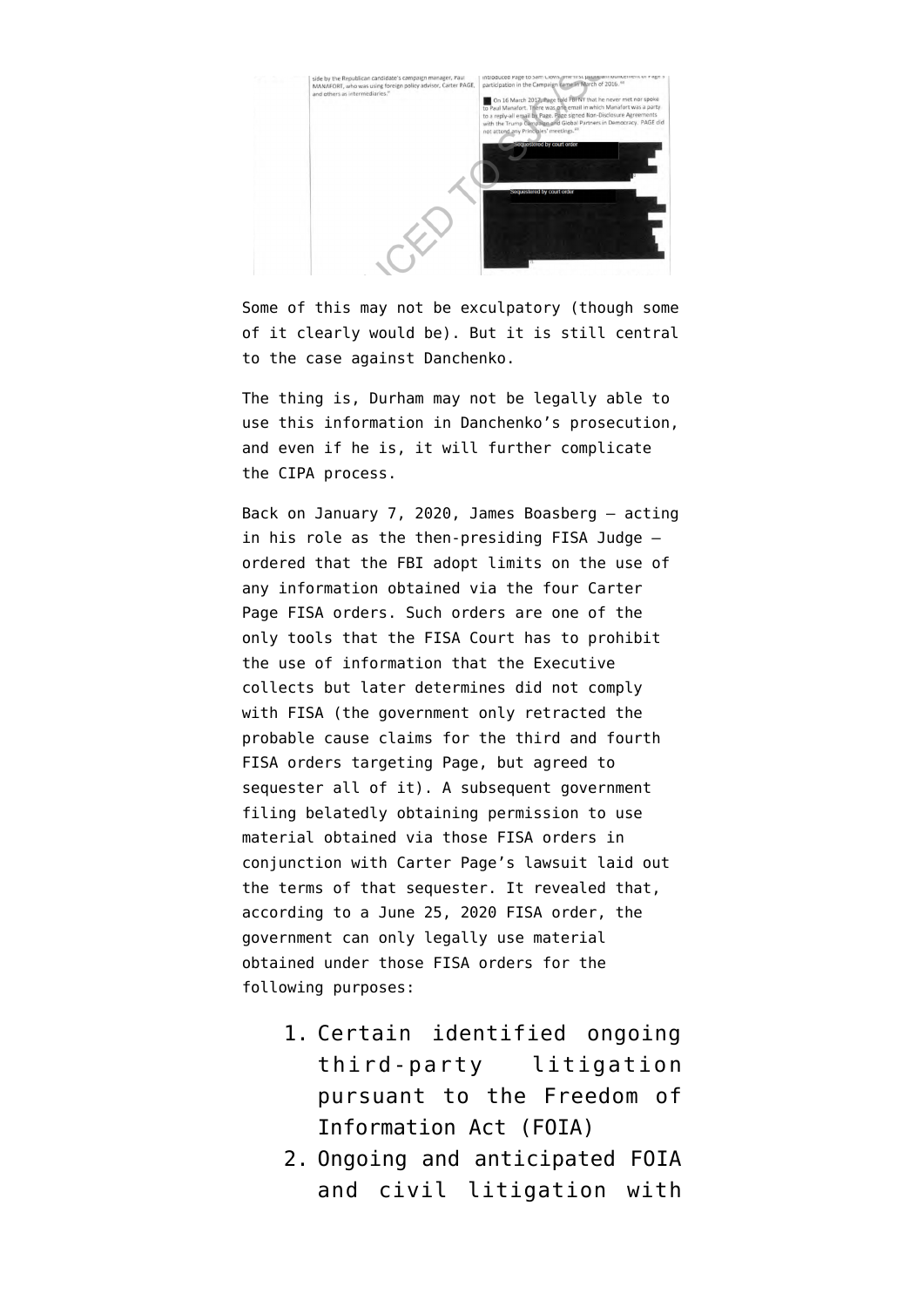Page

- 3. FBI review of the conduct of its personnel involved in the Page investigation
- 4. DOJ OIG monitoring of the implementation of one of the recommendations stemming from the OIG Report
- 5. The review of the conduct of Government personnel in the Page and broader Crossfire Hurricane investigations [my emphasis]

On November 23, 2020, Boasberg issued [a follow](https://www.fisc.uscourts.gov/sites/default/files/Order%20Regarding%20Further%20Disclosures%20of%20Information%20201202.pdf)[up order](https://www.fisc.uscourts.gov/sites/default/files/Order%20Regarding%20Further%20Disclosures%20of%20Information%20201202.pdf) in response to learning, on October 21, 2020, that DOJ had *already* shared sequestered FISA information with the US Attorney for Eastern Missouri (the Jeffrey Jensen review), the US Attorney for DC (possibly, though not certainly, the Durham case), and the Senate Judiciary Committee (FISC may have learned of the latter release when the vetting spreadsheet was publicly released days before DOJ informed FISC of that fact). Effectively, Bill Barr's DOJ had confessed to the FISA Court that it had violated FISA by disseminating FISA-collected information later deemed to lack probable cause without first getting FISC approval. Boasberg ordered DOJ to "dispossess" the MOE USAO and DC USAO of the sequestered information and further ordered that those US Attorneys, "shall not access materials returned to the FBI … without the prior approval of the Court."

There's no evidence that Durham obtained approval to access this information (though DOJ applications to FISC often don't get declassified, so it's not clear it would show up in the docket). And when I asked DOJ whether Durham had obtained prior approval to access this sequestered information even for his own review, much less for use in a prosecution, I got no response. While accessing the sequestered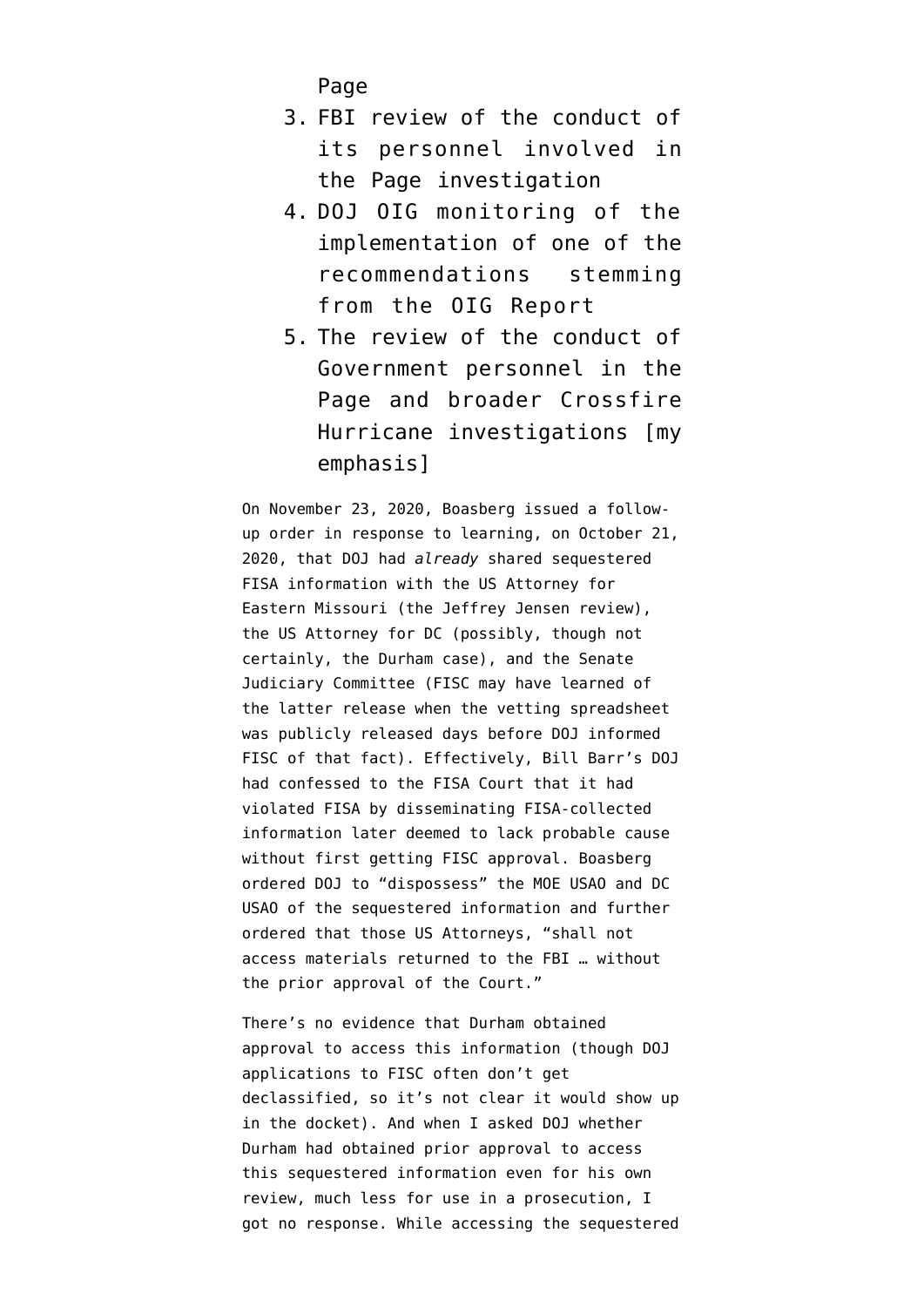material for review of the conduct of *Government personnel* is among those permitted by the original order (bolded above), using it to review the conduct of non-governmental sources like Danchenko was not, to say nothing of prosecuting such non-governmental sources. To get approval to use sequestered information in the Danchenko case, Durham would have to convince FISC to let Durham share such information with a foreign national whose prosecution would lead to his deportation to Russia. And if he shared the information without FISC approval, then Durham himself would be violating FISA.

To be sure, it would be the most unbelievable kind of malpractice to charge the Danchenko case without, first, ascertaining how Durham was going to get this sequestered information. I'd be shocked if Durham hadn't gotten approval first. But then, I was shocked that when Durham charged Kevin Clinesmith, [he didn't know](https://www.emptywheel.net/2020/08/15/the-clinesmith-information-includes-evidence-that-john-durham-misunderstands-his-investigation/) what crimes FBI investigated Page for. I am shocked that Durham [used Sergei Millian's Twitter feed](https://www.emptywheel.net/2021/11/12/source-6a-john-durhams-twitter-charges/) to substantiate a factual claim that Millian didn't speak with Danchenko. So who knows? Maybe Durham has not yet read this evidence, to say nothing of ensuring he can share it with a Russian national in discovery. It would shock me, but I'm growing used to being shocked by Durham's recklessness.

In any case, depending on what the FISC has decided about disseminating — and making public — this sequestered information, it will, at the very least, create additional challenges for Durham. Durham couldn't just assert that DOJ IG had determined that the this information was not incriminating to Page and therefore not helpful to Danchenko to avoid sharing the sequestered FISA information. Under CIPA, Judge Trenga would need to review the information himself and assess whether information obtained under Page's FISA was material and helpful to Danchenko's defense. If he decided that Danchenko was entitled to it in his defense, then Durham might have to fight not just with FBI and NSA to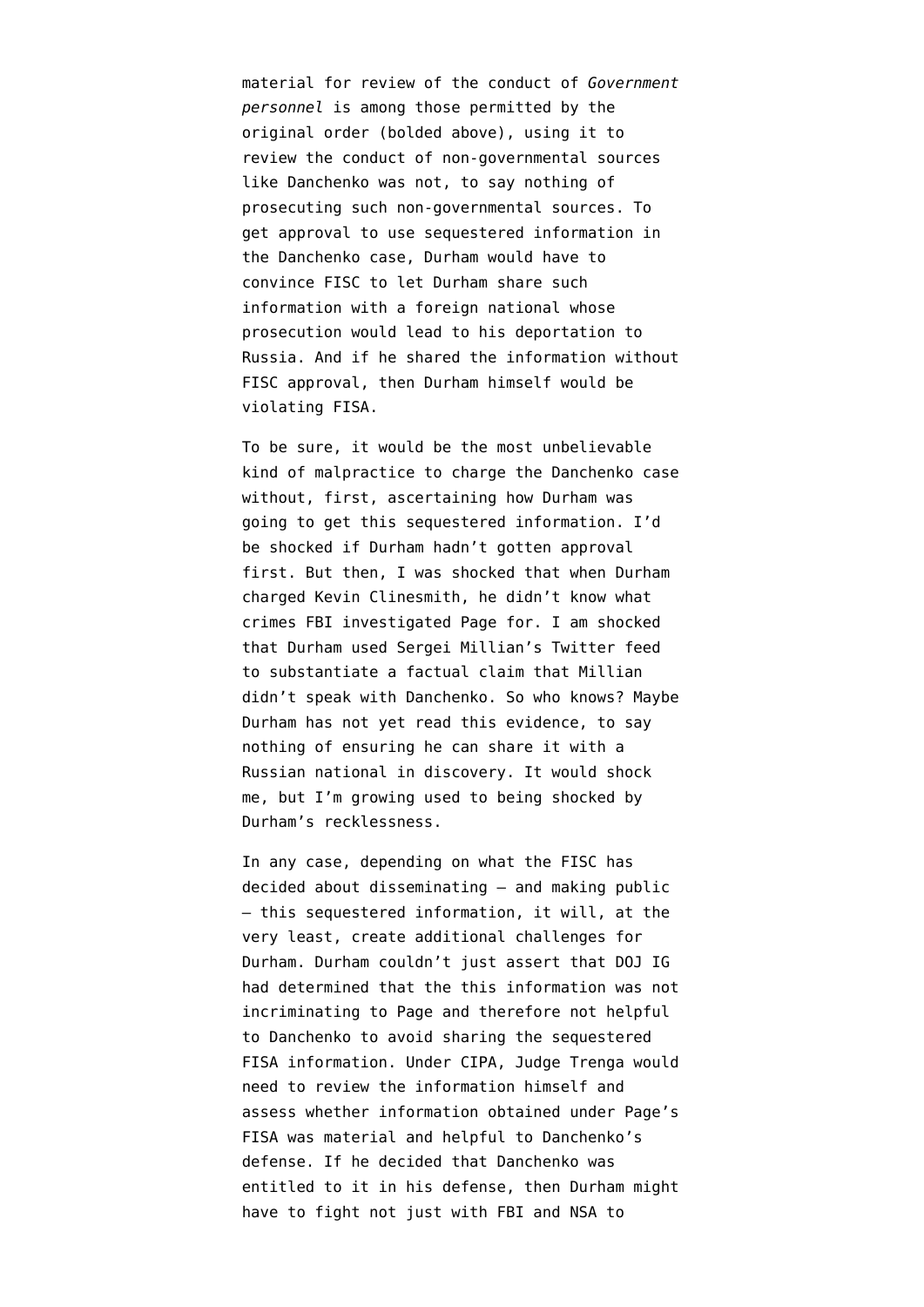determine an adequate substitution for that information, but also FISC itself.

CIPA assumes that the Executive owns the classification decisions regarding any information to be presented at trial, and therefore the Executive gets to balance the value of the prosecution against the damage declassifying the information would do. Here, as with Fitzgerald, a Special Counsel will be making those decisions, setting up a potential conflict with all the agencies that may object. But here, FISC has far more interest in the FISA information than it would if (say) it were just approving the use of FISA-obtained material to prosecute the person targeted by that FISA.

Again, John Durham is going to have to declassify a whole bunch of sensitive information, including information sequestered to protect Carter Page, to give it to a foreign national who never had those secrets such that, if Durham succeeds at trial, it may lead inevitably to Russia obtaining that sensitive information. All that for five [shoddily-charged](https://www.emptywheel.net/2021/11/16/john-durhams-cut-and-paste-failures-and-other-indicies-of-unreliability/) [false statements](https://www.emptywheel.net/2021/11/16/john-durhams-cut-and-paste-failures-and-other-indicies-of-unreliability/) charges. This is the kind of challenge that a prosecutor exercising discretion would not take on.

But Durham doesn't seem to care that he's going to damage all the people he imagines are victims as well as national security by bringing this case to trial.

## **Danchenko posts**

[The Igor Danchenko Indictment: Structure](https://www.emptywheel.net/2021/11/05/the-igor-danchenko-indictment-structure/)

[John Durham May Have Made Igor Danchenko](https://www.emptywheel.net/2021/11/07/john-durham-may-have-made-igor-danchenko-aggrieved-under-fisa/) ["Aggrieved" Under FISA](https://www.emptywheel.net/2021/11/07/john-durham-may-have-made-igor-danchenko-aggrieved-under-fisa/)

["Yes and No:" John Durham Confuses Networking](https://www.emptywheel.net/2021/11/08/yes-and-no-john-durham-claims-an-answer-about-intelligence-collection-covers-all-networking/) [with Intelligence Collection](https://www.emptywheel.net/2021/11/08/yes-and-no-john-durham-claims-an-answer-about-intelligence-collection-covers-all-networking/)

[Daisy-Chain: The FBI Appears to Have Asked](https://www.emptywheel.net/2021/11/11/daisy-chain-the-fbi-appears-to-have-asked-danchenko-whether-dolan-was-a-source-for-steele-not-danchenko/) [Danchenko Whether Dolan Was a Source for Steele,](https://www.emptywheel.net/2021/11/11/daisy-chain-the-fbi-appears-to-have-asked-danchenko-whether-dolan-was-a-source-for-steele-not-danchenko/) [Not Danchenko](https://www.emptywheel.net/2021/11/11/daisy-chain-the-fbi-appears-to-have-asked-danchenko-whether-dolan-was-a-source-for-steele-not-danchenko/)

[Source 6A: John Durham's Twitter Charges](https://www.emptywheel.net/2021/11/12/source-6a-john-durhams-twitter-charges/)